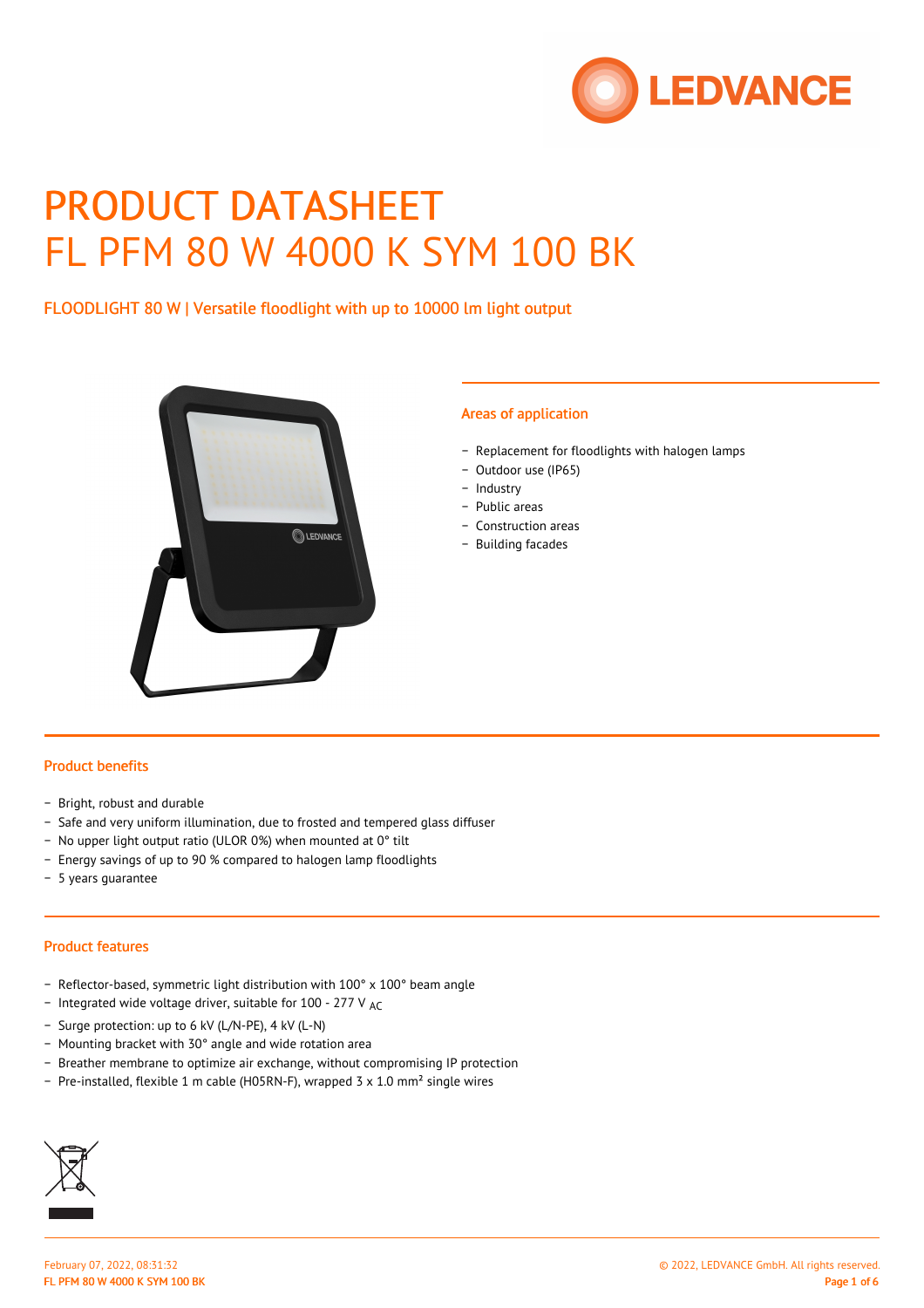## TECHNICAL DATA

## Electrical data

| Nominal wattage                          | 80.00 W               |  |
|------------------------------------------|-----------------------|--|
| Nominal voltage                          | 100277 V              |  |
| Mains frequency                          | 5060 Hz               |  |
| Nominal current                          | 430 mA                |  |
| Inrush current                           | 14.8 A                |  |
| Inrush current time T <sub>h50</sub>     | $160 \mu s$           |  |
| Max. no. of lum. on circuit break. B16 A | 24                    |  |
| Max. no. of lum. on circuit break. C10 A | 17                    |  |
| Max. no. of lum. on circuit break. C16 A | 28                    |  |
| Power factor $\lambda$                   | > 0.90                |  |
| Total harmonic distortion                | < 20 %                |  |
| Protection class                         |                       |  |
| Operating mode                           | Integrated LED driver |  |

# Photometrical data

| Luminous flux                                | 10000 lm                 |
|----------------------------------------------|--------------------------|
| Luminous efficacy                            | 125 lm/W                 |
| Color temperature                            | 4000 K                   |
| Light color (designation)                    | Cool White               |
| Color rendering index Ra                     | $\geq 80$                |
| Standard deviation of color matching         | $\leq$ 5 sdcm            |
| Luminous intensity                           | $\overline{\phantom{a}}$ |
| Flickering metric (Pst LM)                   | $\overline{\phantom{a}}$ |
| Stroboscope effect metric (SVM)              | $\overline{\phantom{a}}$ |
| Photobiological safety group acc. to EN62778 | RG1                      |
| Photobiological safety group acc. to EN62471 | RG1                      |
| Beam angle                                   | 100 ° x 100 °            |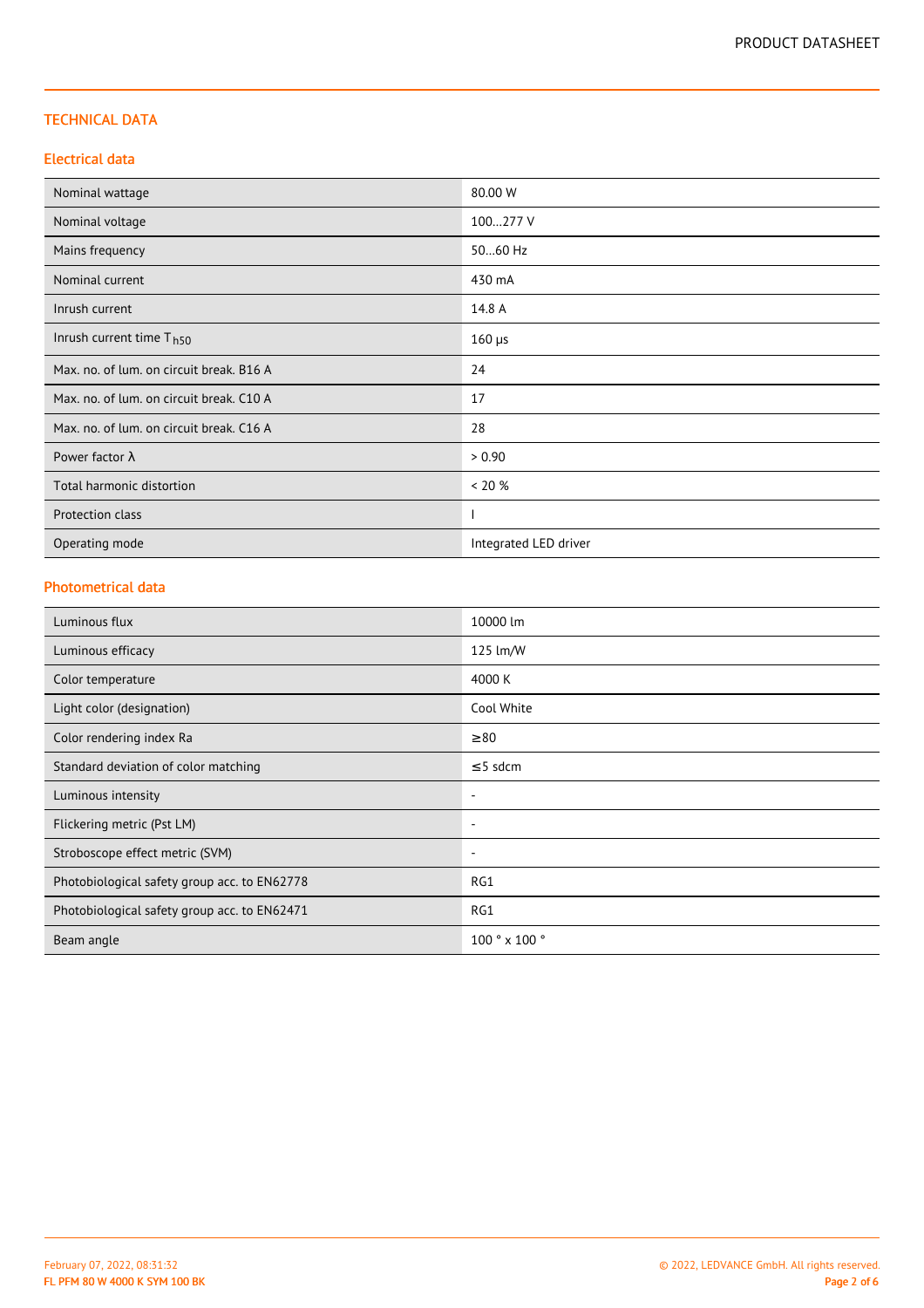



LDC typ cone

LDC typ polar

## Dimensions & Weight

| Length         | 335.00 mm |
|----------------|-----------|
| Width          | 250.00 mm |
| Height         | 55.00 mm  |
| Product weight | 2800.00 g |
| Cable length   | 1000 mm   |

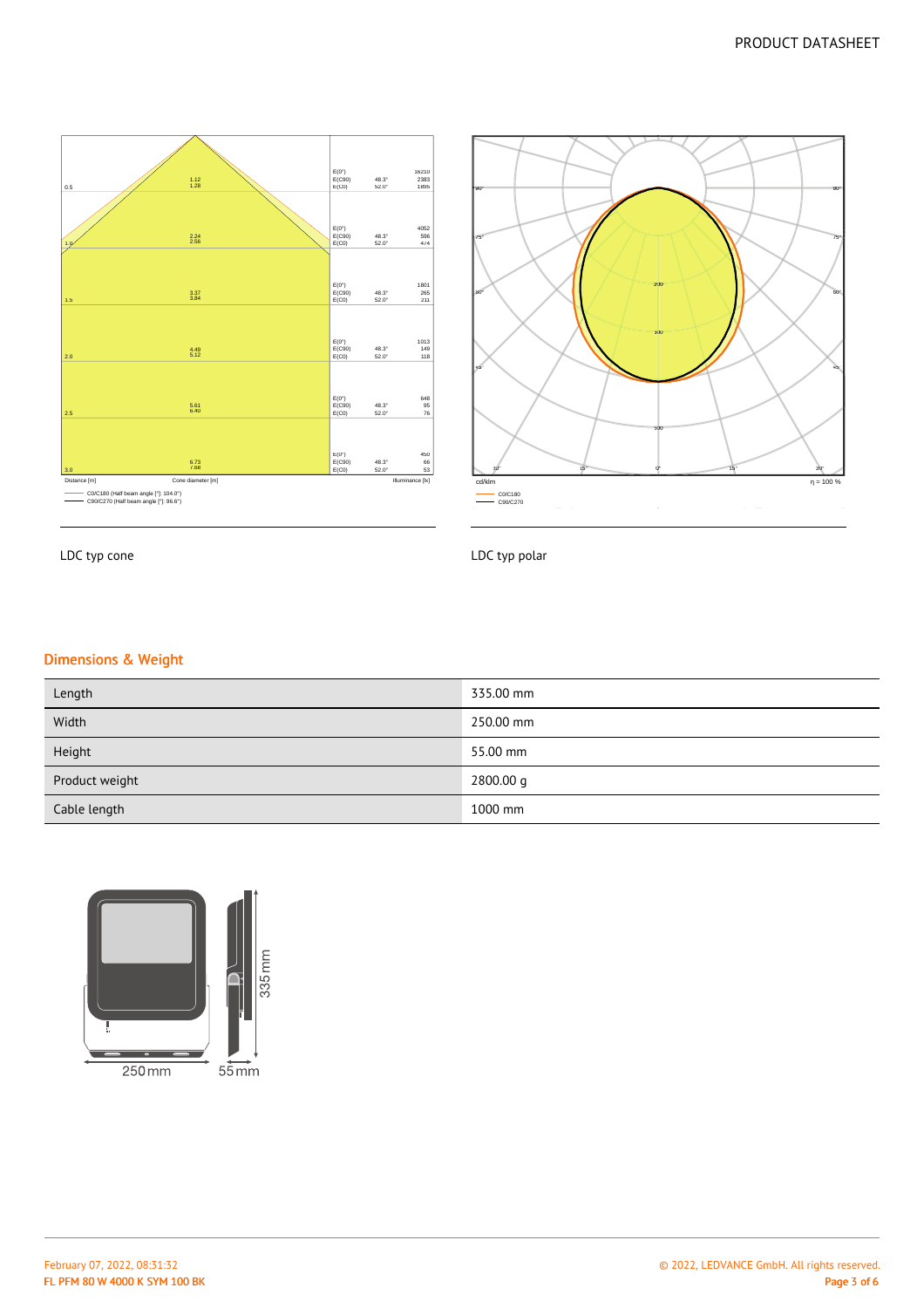# Materials & Colors

| Product color                              | <b>Black</b>      |
|--------------------------------------------|-------------------|
| Housing color                              | <b>Black</b>      |
| Body material                              | Aluminum          |
| Light emitting surface material            | Glass             |
| Glow Wire Test according to IEC 60695-2-12 | 650 $°C$          |
| Mercury content                            | 0.0 <sub>mg</sub> |

# Application & Mounting

| Ambient temperature range              | $-30+50$ °C                   |  |
|----------------------------------------|-------------------------------|--|
| Temperature range at storage           | $-40+70$ °C                   |  |
| Type of connection                     | Cable, 3-pole                 |  |
| Type of protection                     | <b>IP65</b>                   |  |
| Protection class IK (shock resistance) | IK08                          |  |
| Dimmable                               | No                            |  |
| Mounting type                          | Surface                       |  |
| Mounting location                      | Wall / Pole / Floor / Ceiling |  |
| Adjustable                             | Yes                           |  |
| LED module replaceable                 | Not replaceable               |  |

## Lifespan

| Lifespan L70/B50 at 25 $^{\circ}$ C | 70000 h |
|-------------------------------------|---------|
| Lifespan L80/B10 at 25 $^{\circ}$ C | 55000 h |
| Lifespan L90/B10 at 25 °C           | 35000 h |
| Number of switching cycles          | 100000  |

## Control gear

| ECG - Output ripple current | $7 - 01$<br>- 70<br><u>لى بى</u> |
|-----------------------------|----------------------------------|
|-----------------------------|----------------------------------|

## Certificates & Standards

| Standards                                            | CE / CB / ENEC / EAC / RoHS |
|------------------------------------------------------|-----------------------------|
| Luminaire with limited surface temperature, "D sign" | No                          |
| Ball shot safe                                       | No                          |

## Safety advice

− Max. wind load surface 0.061 m²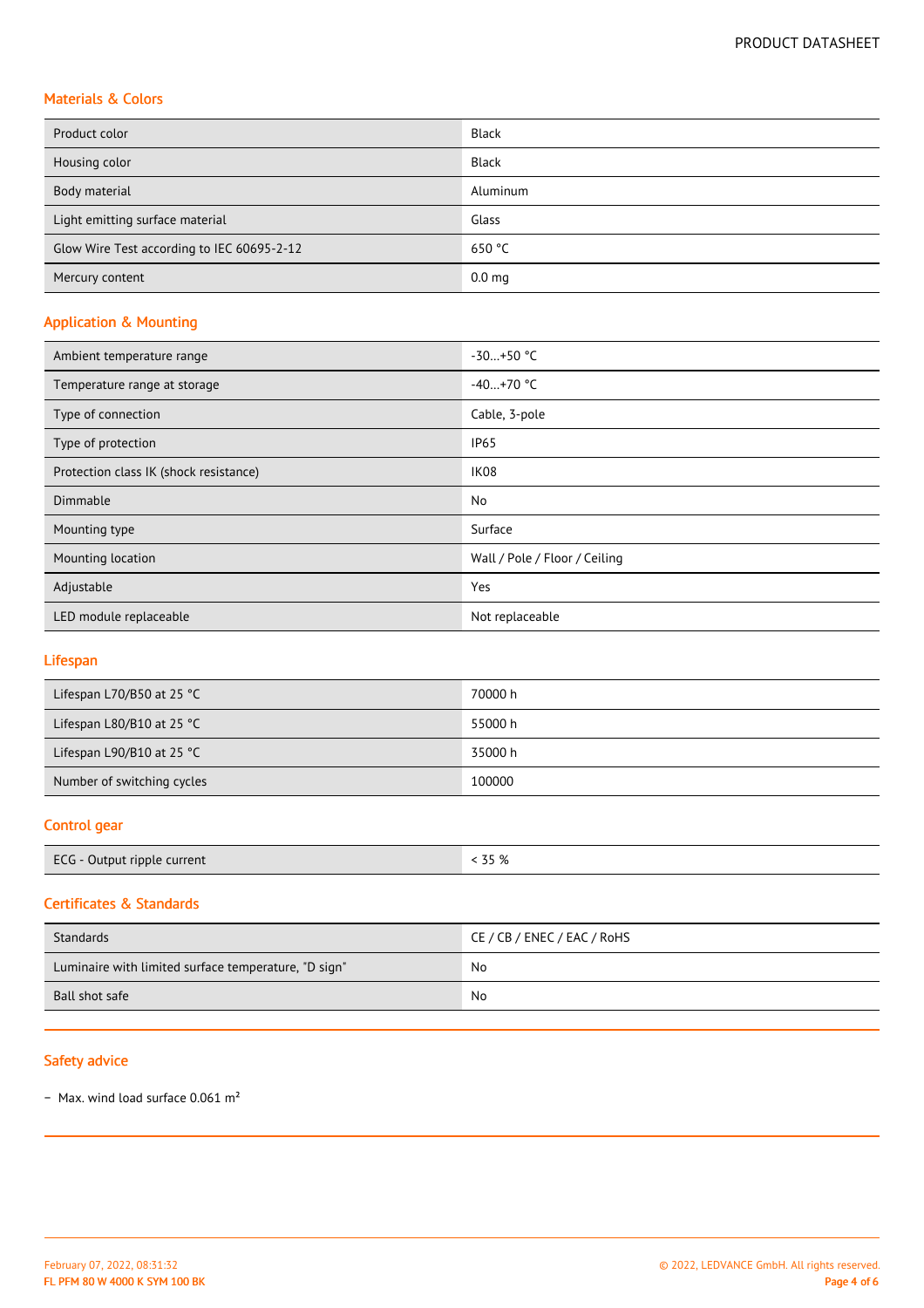#### DOWNLOAD DATA

|            | <b>DOWNLOAD DATA</b>                                 |
|------------|------------------------------------------------------|
|            | User instruction<br>FLOODLIGHT 65W - 200W            |
|            | Tender documents<br>Tender Text 4058075422520        |
| <b>PDF</b> | Declarations of conformity<br>FLOODLIGHT PFM         |
|            | IES file (IES)<br>FL PFM 80W4000K SYM 100 BK         |
|            | LDT file (Eulumdat)<br>FL PFM 80W4000K SYM 100 BK    |
|            | R3D file (Relux 3D Model)<br>FL PFM 80W              |
|            | M4D file (3D Model with rotation axis)<br>FL PFM 80W |
|            | UGR file (UGR table)<br>FL PFM 80W4000K SYM 100 BK   |
| <b>PDF</b> | Packaging insert<br>Legal insert                     |

## LOGISTICAL DATA

| Product code  | Packaging unit (Pieces/Unit) | Dimensions (length x width x height)  | Gross weight | <b>Volume</b>           |
|---------------|------------------------------|---------------------------------------|--------------|-------------------------|
| 4058075422520 | Folding box                  | 62 mm $\times$ 257 mm $\times$ 352 mm | 2957.00 g    | 5.61 dm <sup>3</sup>    |
| 4058075422537 | Shipping box                 | 302 mm x 170 mm x 414 mm              | 6326.00 g    | $21.25$ dm <sup>3</sup> |

The mentioned product code describes the smallest quantity unit which can be ordered. One shipping unit can contain one or more single products. When placing an order, for the quantity please enter single or multiples of a shipping unit.

## ADDITIONAL CATALOG INFORMATION